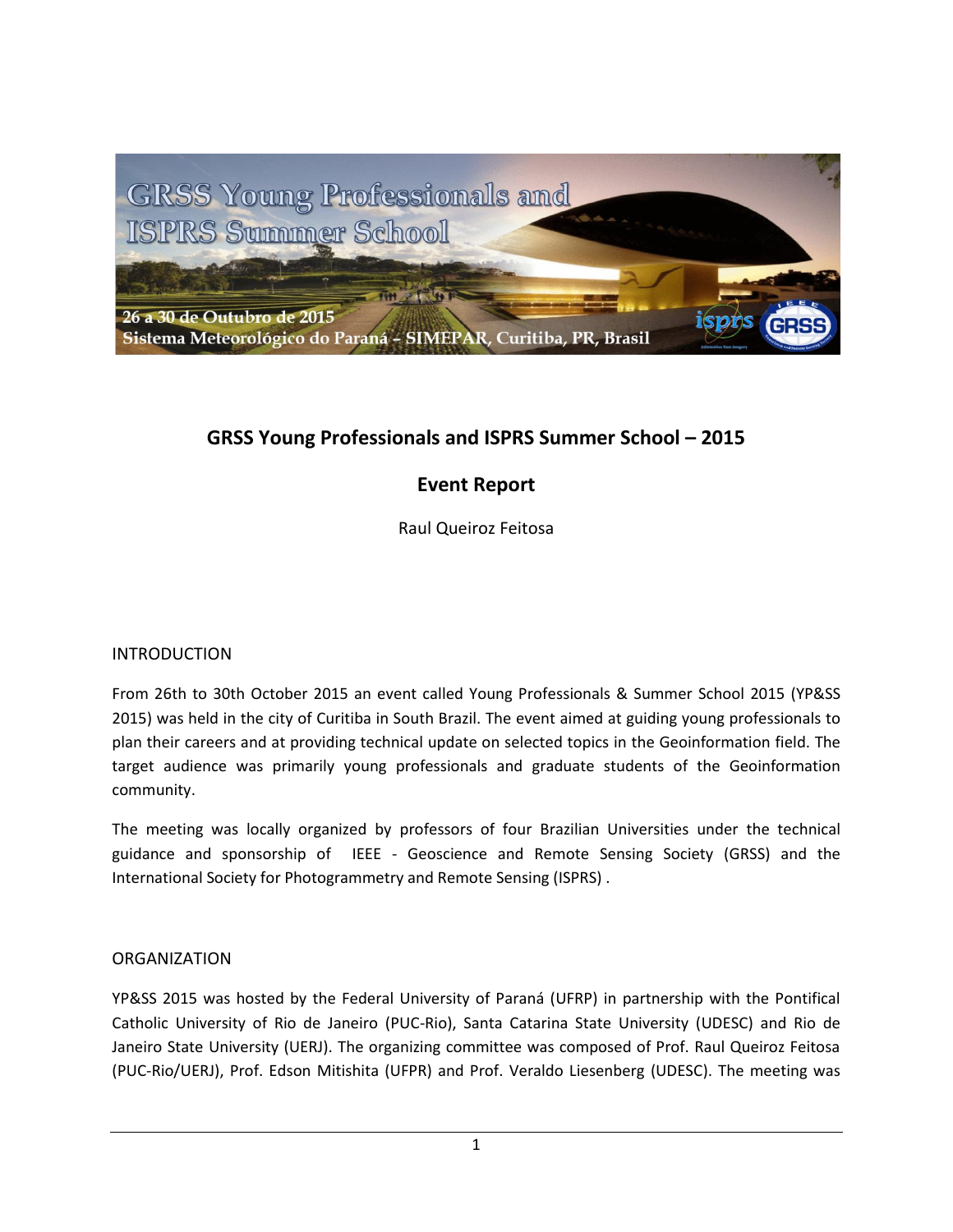further supported by [SIMEPAR](http://www.simepar.br/) (Paraná State Meteorological System), which provided the physical infrastructure.

# PROGRAM

The event was organized into two blocks. The first block took the two first days and followed the Young [Professionals](https://www.ieee.org/membership-catalog/productdetail/showProductDetailPage.html?product=MEMYP060) model of GRSS. It aimed at "helping young professionals evaluate their career goals, polish their professional image, and create the building blocks of a lifelong and diverse professional network"<sup>1</sup>. It consisted of ten lectures and two interactive sessions held and moderated by 10 renowned Brazilian professionals from private companies, universities and research institutions, namely:

- Laurent Martin [\(ENGESAT\)](http://www.engesat.com.br/)
- Dr. Renato Asinelli [\(ANEA\)](http://www.anea.org.br/)
- Dr. Leila Fonseca [\(INPE\)](http://www.inpe.br/)
- Luiz Henrique Godinho [\(BRADAR\)](http://www.bradar.com.br/en/)
- Prof. Alejandro Frery [\(Federal University of Alagoas\)](http://www.ufal.edu.br/)
- T. Cel. Antonio Correia (DSG [Brazil's](http://www.dsg.eb.mil.br/) Army)
- Alexandre Lopes de Moraes Donizete [\(UFRP\)](http://www.ufpr.br/portalufpr/)
- Prof. Elenice Mara Matos Novak [\(UFRP\)](http://www.ufpr.br/portalufpr/)
- Dr. Marcio Mello Pupin [\(BOEING\)](http://www.boeing.com.br/A-Boeing-no-Brasil/Pesquisa-Tecnologia)
- Dr. Flavio Andre Cecchini Deppe [\(SIMEPAR\)](http://www.simepar.br/)

The second block covered three days and followed the ISPRS Summer Schools model. The goal was to convey technical/scientific knowledge on selected topics in Geoinformation. It consisted of two 12 hours courses. The first course was held by Prof. Charles Toth (Ohio State University) under the theme *Imaging/Photogrammetry in Navigation*. The theme of the second course, held by Prof. Stefan Hinz (University of Karlsruhe), was *Selected Topics of Image Processing and Image Sequence Analysis for Optical and Radar Remote Sensing*.

Social activities were also included in the program to foster the interaction among participants and guest speakers. Specifically, a barbecue evening and a soccer game with the participants were highly appreciated.

# FUNDING

 $\overline{\phantom{a}}$ 

The event received financial support from ISPRS and GRSS, which funded the travel and accommodation expenses of invited speakers, as well as from UFPR and SIMEPAR, which provided the coffee breaks and infrastructure. In order to attract as many participants as possible the registration fee ranged from R\$ 75.00 (approx. € 18.00) for students and R\$ 125.00 (approx. € 31.00) for non-students. The revenue from the registration fees were used to cover expenses with the social program, which was free for all students.

<sup>&</sup>lt;sup>1</sup>https://www.ieee.org/membership-catalog/productdetail/showProductDetailPage.html?product=MEMYP060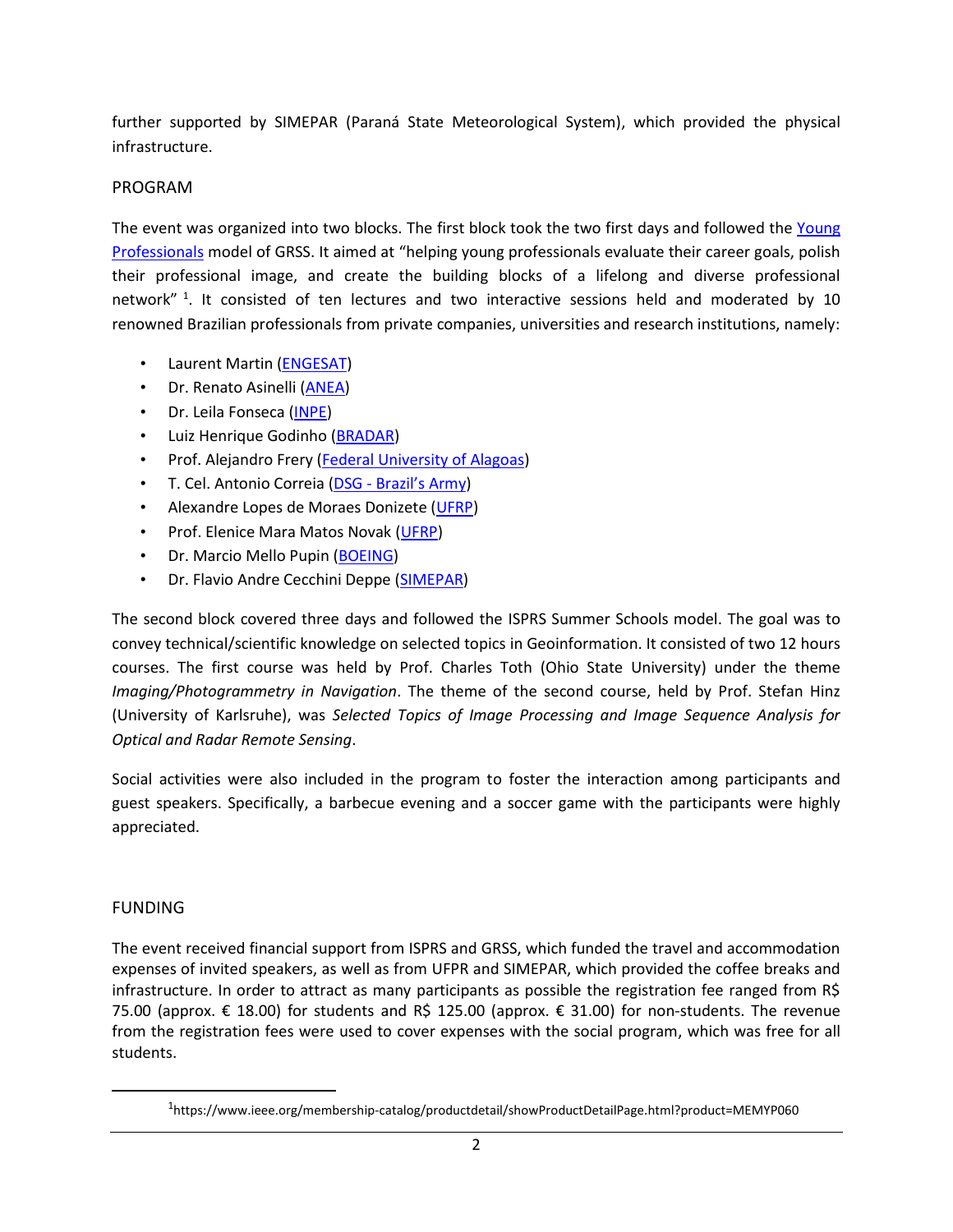#### PARTICIPATION

The event had a total of 78 registrations (see group photo in Fig.1), mostly students (approx. 85%) and researchers (approx. 13%) from 8 Brazilian universities. It is worth mentioning that 6 students from outside Curitiba received a grant from the organizing committee to cover accommodation costs.



Figure 1: Group photo





Figure 2: Evaluation of the Young Professionals Event